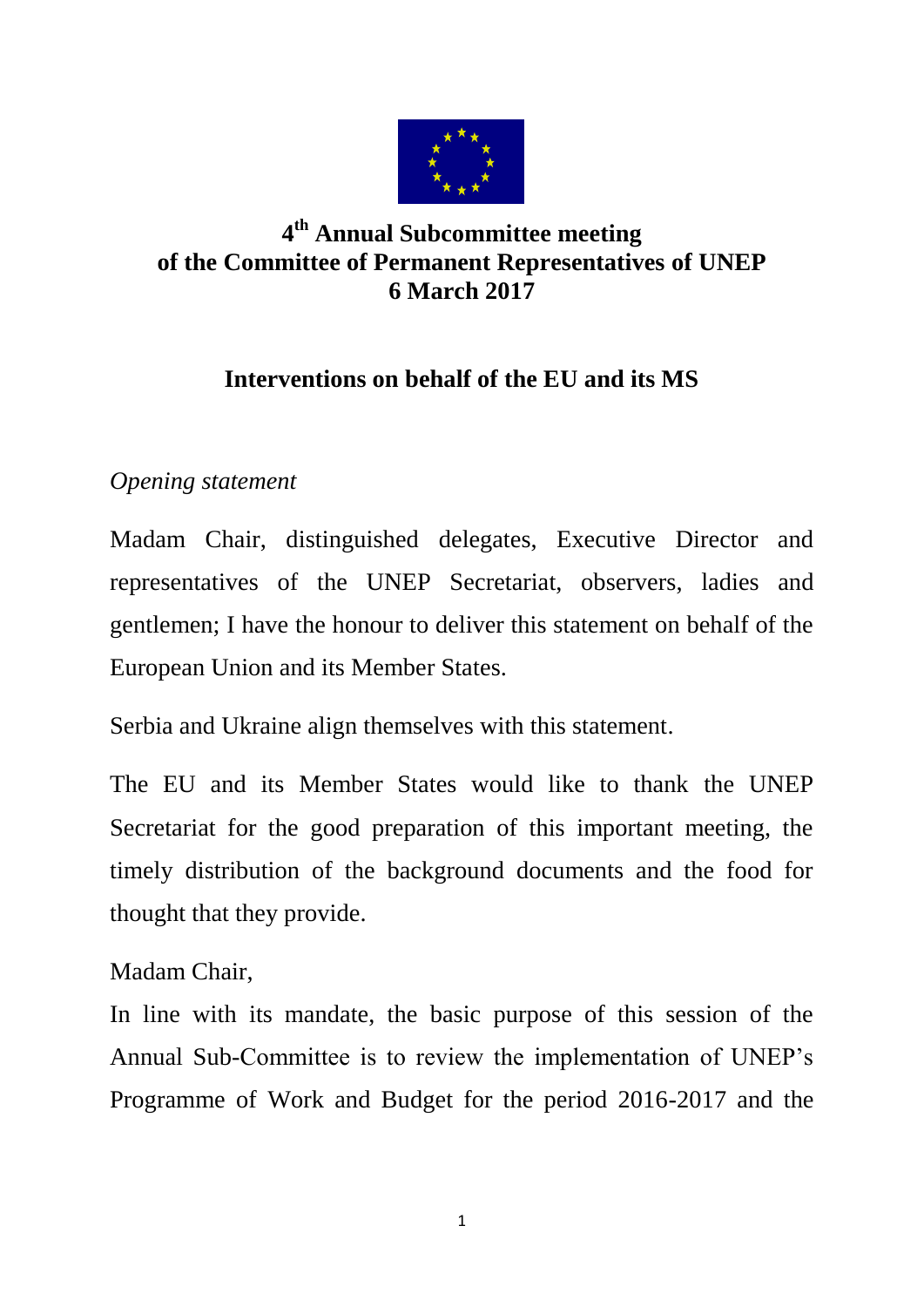Resolutions adopted by the United Nations Environment Assembly (UNEA).

The EU and its Member States would like to congratulate UNEP on its encouraging results and the progress made in the implementation of several subprograms including of the policy guidelines brought to those sub-programmes by UNEA's Resolutions. This demonstrates the quality of UNEP's work as well as the success of its upgrading and strengthening after Rio+20.

However, not all goals and targets have been achieved yet and a lot of work still remains to be done. This meeting provides an important opportunity for Member States to provide guidance to UNEP to shape that work.

In that spirit, it is vital that the information provided to the meeting should allow Member States to both review the progress made and understand the barriers to implementation. To enable Member States to provide adequate guidance to UNEP it would be helpful if UNEP's reports to future Annual Subcommittee meetings set out in more detail how UNEP is using the budget and intends to face emerging challenges to implementation that were not foreseen when the Programme of Work was approved and how UNEP expects to respond to the barriers perceived. We would also request UNEP to provide follow-up information to the CPR, where needed.

2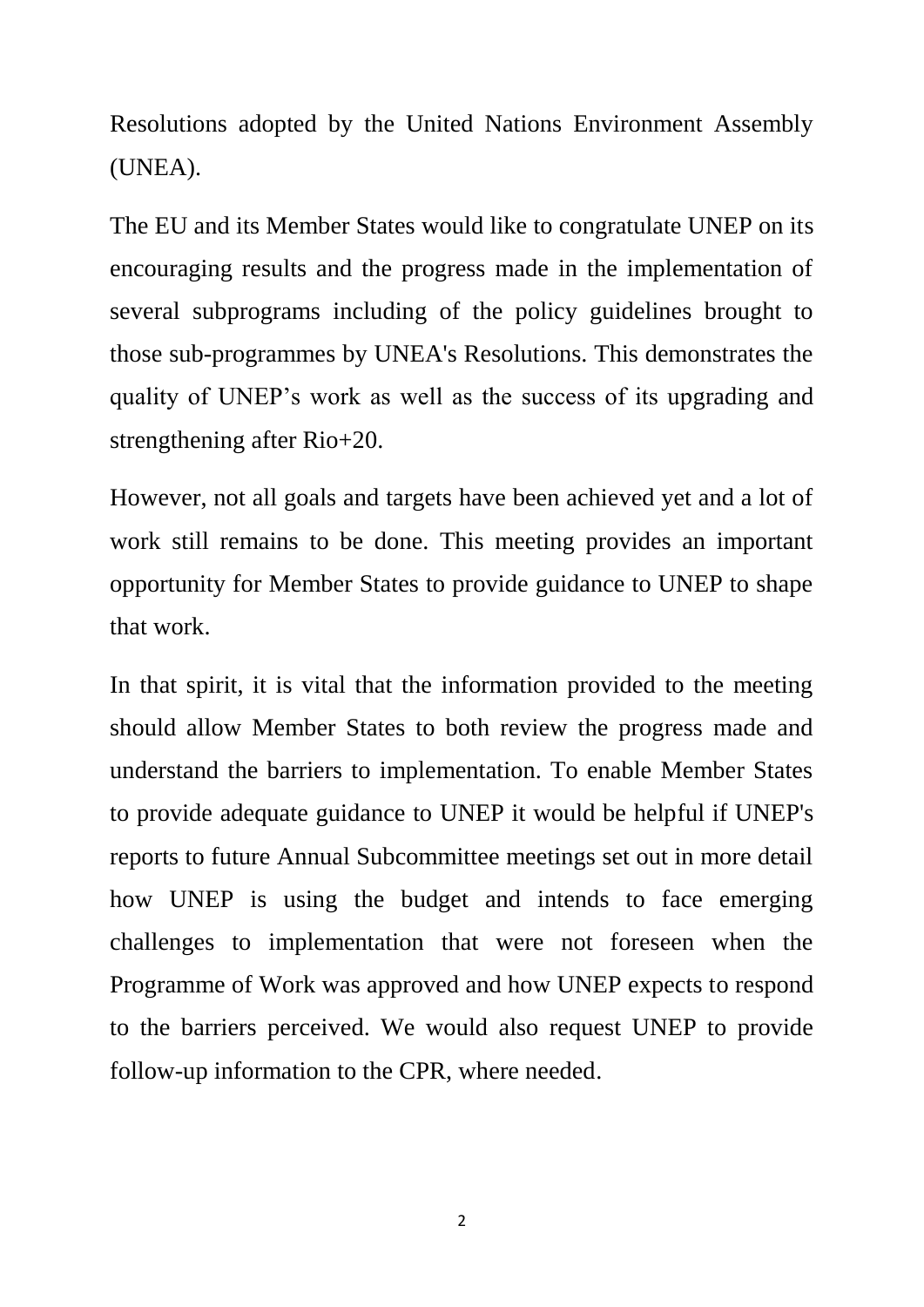This week, we will also discuss UNEA's contribution to this year's High Level Political Forum. As the HLPF has a central role in overseeing the follow-up and review of the 2030 Agenda for Sustainable Development [and its Sustainable Development Goals], input from UNEA is crucial to allow a holistic assessment of progress that pays proper attention to all three dimensions of sustainable development. UNEA's contribution to the HLPF should demonstrate how addressing environmental issues in a comprehensive and urgent manner contributes to poverty eradication, sustainable economic growth and the social dimension. Further, it should build on the strengths of UNEP and UNEA by showing that people, their health and their development is dependent on effectively addressing environment issues at all levels.

Given the timing and transitional nature of UNEA-3, planned back-to back with OECPR-3 in December 2017, the Annual Sub-Committee will also discuss preparations for UNEA-3.

The EU and its Member States are looking forward to an exchange views with other delegations on all aspects of UNEA-3 preparation, including organizational matters, potential outcomes as well as the number and timelines for resolutions. We hope at the end of this week MS will be much better placed to complete their preparations in the run up to UNEA-3 and work collaboratively towards a successful Assembly.